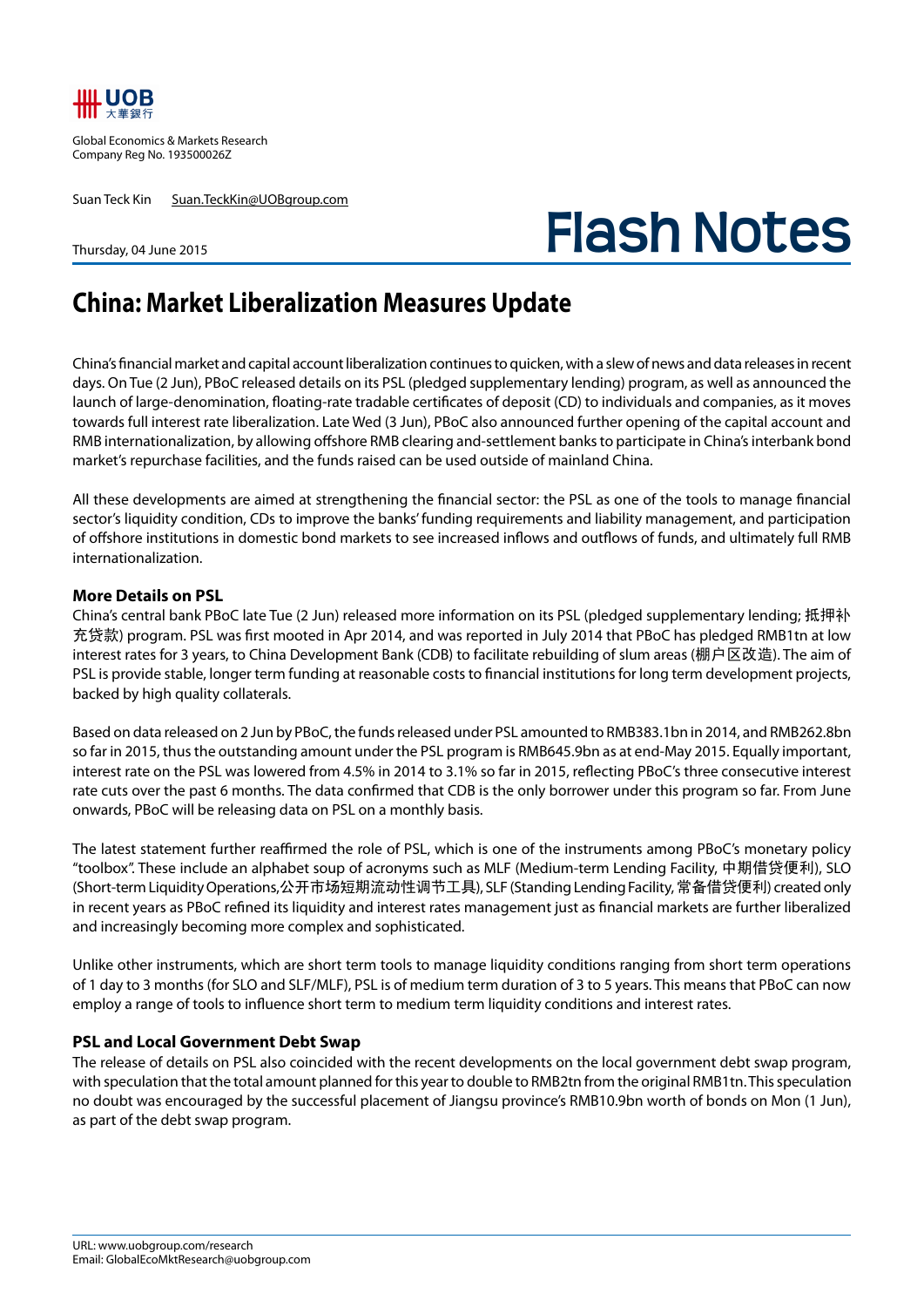The swap program is one of the key planks in resolving China's local government debt burden, which the National Audit office estimated to stand at RMB17.9tn at end-Jun 2013 (some recent analyses suggested the outstanding balance may have risen to more than RMB20tn since then), with an estimated RMB1.86tn coming due in 2015, in addition to contingent liabilities of RMB919.3bn, data from the same 2013 audit report show. Based on the 2013 audit report, more than 56% of the local government debt was in the form of bank loans. As such, banks play a crucial role in this restructuring exercise to rehabilitate local governments' finances.

As these loans owed by local governments are swapped and restructured into bonds with longer duration and lower interest rates, the upside is that banks will be able to free up capital/boost capital ratios, reduce the loan-to-deposit (LD) ratios, slowdown the formation of non-performing loans (NPLs) and provisions, and otherwise improve the overall asset and credit quality of the banking sector as a whole. It is therefore no surprise that restructuring could be expanded from the current RMB1tn size.

However, up to this point, a necessary condition is being created for banks to improve their asset quality and capacity to lend. However, this condition is not sufficient to spur local banks to increase their lending activities. This is where the PSL could potentially play a role, even though it is not explicitly stated as such. As these privately placed, restructured local government bonds are not tradable in the open market, the only way to obtain stable and low cost funding is to pledge them to the central bank, via such program as the PSL. This will be in line with Premier Li Keqiang's earlier exhortation of targeted use of increased quantity and existing resources ("用好增量 盘活存量").

This may sound like a China version of "Quantitative Easing" or QE. However, it is only true to the extent that PSL, MLF, QE, and others are "quantitative" in nature, i.e. the creation of new money. But unlike the QE of the US Fed, European Central Bank (ECB), and Bank of Japan, with a prescribed size of large scale asset purchase (LSAP) program over a set calendar period to expand the central bank's balance sheet. In this this instance, PSL and the likes are closer to refinancing programs such as ECB's Long Term Refinancing Operations (LTRO), than to QE.

## **Large Denomination Certificates of Deposit (CDs)**

On Tue (2 Jun), PBoC also announced the launch of Large Denomination Certificates of Deposit to both individuals and institutional investors, which will help to improve funding for banks and liability management, and to reduce the attractiveness of wealth management products. Previously, only depositary financial institutions were allowed to issue and trade in CDs.

The minimum amounts for large denomination CDs are set at RMB300,000 for individuals and RMB10mn for institutional investors, and will be sold among core members in a self-regulated system as a trial at initial stage. More importantly, CD interest rate to be decided by market with the floating-rate CD using Shibor as a benchmark, as China moves towards full liberalization of interest rate, which is likely before end-2015. Making CDs attractive to investors are that they can be transferred, pledged, redeemed and withdrawn early, and will be included in deposit insurance system.

With the recent increased deposit rate ceiling to 1.5x of benchmark rates and the introduction of deposit insurance from 1 May, commercial banks have increased flexibility to price their deposits, especially with larger denominations being involved. This will certainly make CDs an attractive alternative to wealth management products (WMPs), after taking into account features such as deposit insurance, tradability, ability to pledge, early withdrawal, among others.

### **Capital Account Opening Measures**

On Wed (3 Jun), China announced further opening of the capital account, by allowing offshore RMB offshore RMB clearingand-settlement banks to participate in China's interbank bond market's repurchase facilities, and the funds raised can be used outside of mainland China.